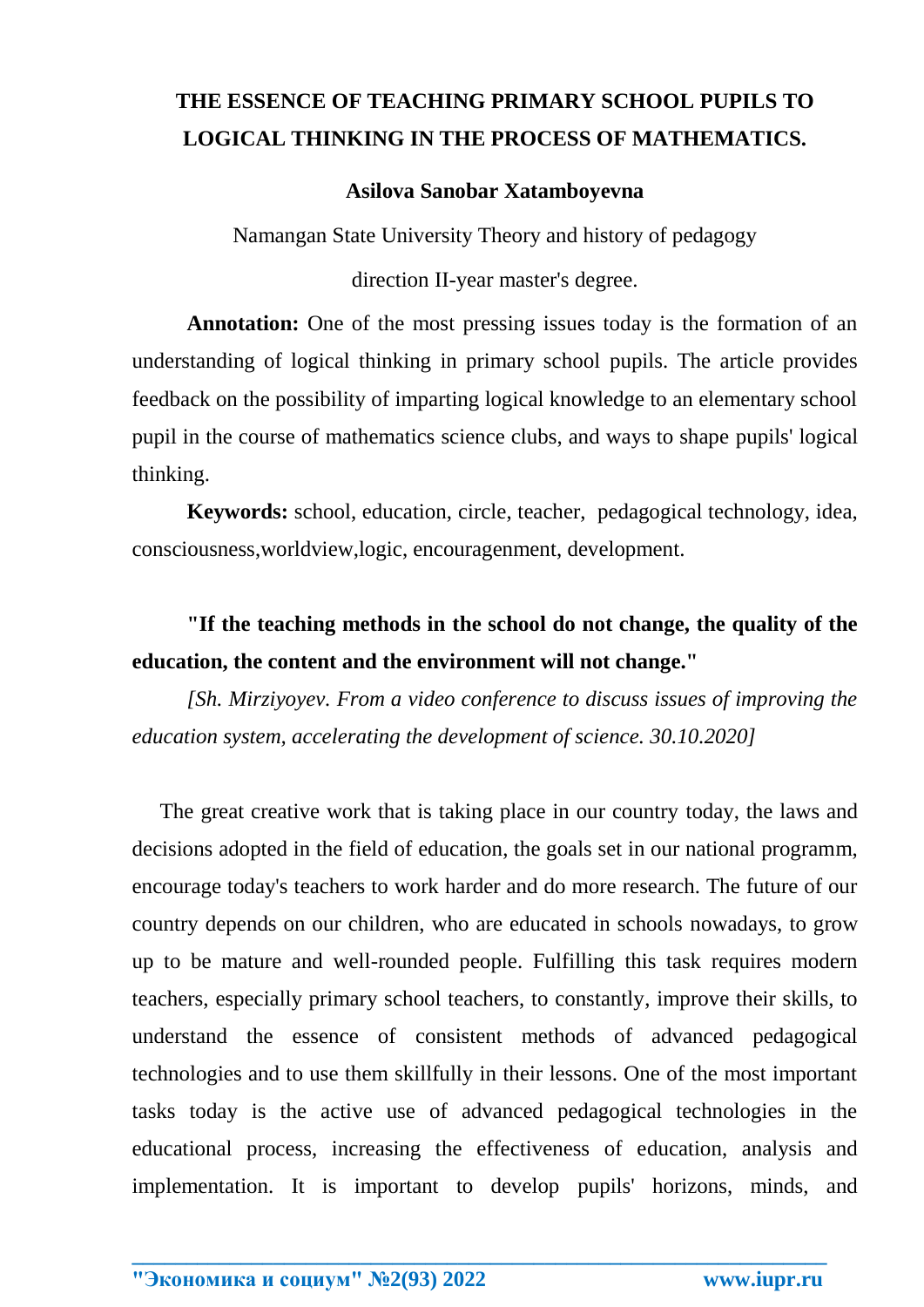worldviews, to make them free-thinking, free participants. By teaching pupils to think logically in the classroom in the elementary grades, the teacher begins to nurture a free-thinking individual. Logical reasoning expands a pupil's worldview. Learns to express and justify their opinions. If a pupil has an interest in science, he or she will be willing to do each assignment in the classroom, even if it requires a logical approach. Therefore, the teacher must first be able to instill in pupils an interest in science. To do this, teachers are encouraged to organize each lesson using individual preparation, visual aids, and innovative technologies. Being creative and avoiding monotony increases a pupil's interest in science. The greatest achievement of a teacher is to develop and develop the abilities and talents in pupils from the elementary school. Nowadays, one of the main tasks of teaching mathematics in primary school is to develop thinking skills and to form the skills and competencies necessary for pupils to apply the acquired knowledge in conscious life activities. In the learning process, the main task of the teacher is to teach pupils to find solutions to problems by using simple mathematical methods to solve mathematical problems. A master educator is one who teaches pupils to work independently, mentally, practically, and logically in teaching mathematics. This is because the main task of teaching mathematics in primary school is to develop pupils' abilities and interests based on the formation of pupils intellectual thinking. Solving problem-solving problems is important for developing pupils' thinking skills. For example, if we want pupils to have a correct understanding of addition, they need to take steps to find the sum in the classroom each time. In this way, the pupil develops the ability to use mathematical operations correctly when each operation, such as division, multiplication, and division, is performed independently in the classroom. Problem solving is an important part of teaching mathematics. Problem-solving develops pupils' thinking skills. Solving problems independently in the primary grades stimulates pupils' interested in science. It can be more fun if it is a logical task. For example, in Grade 3 math, pupils were given the following assignment.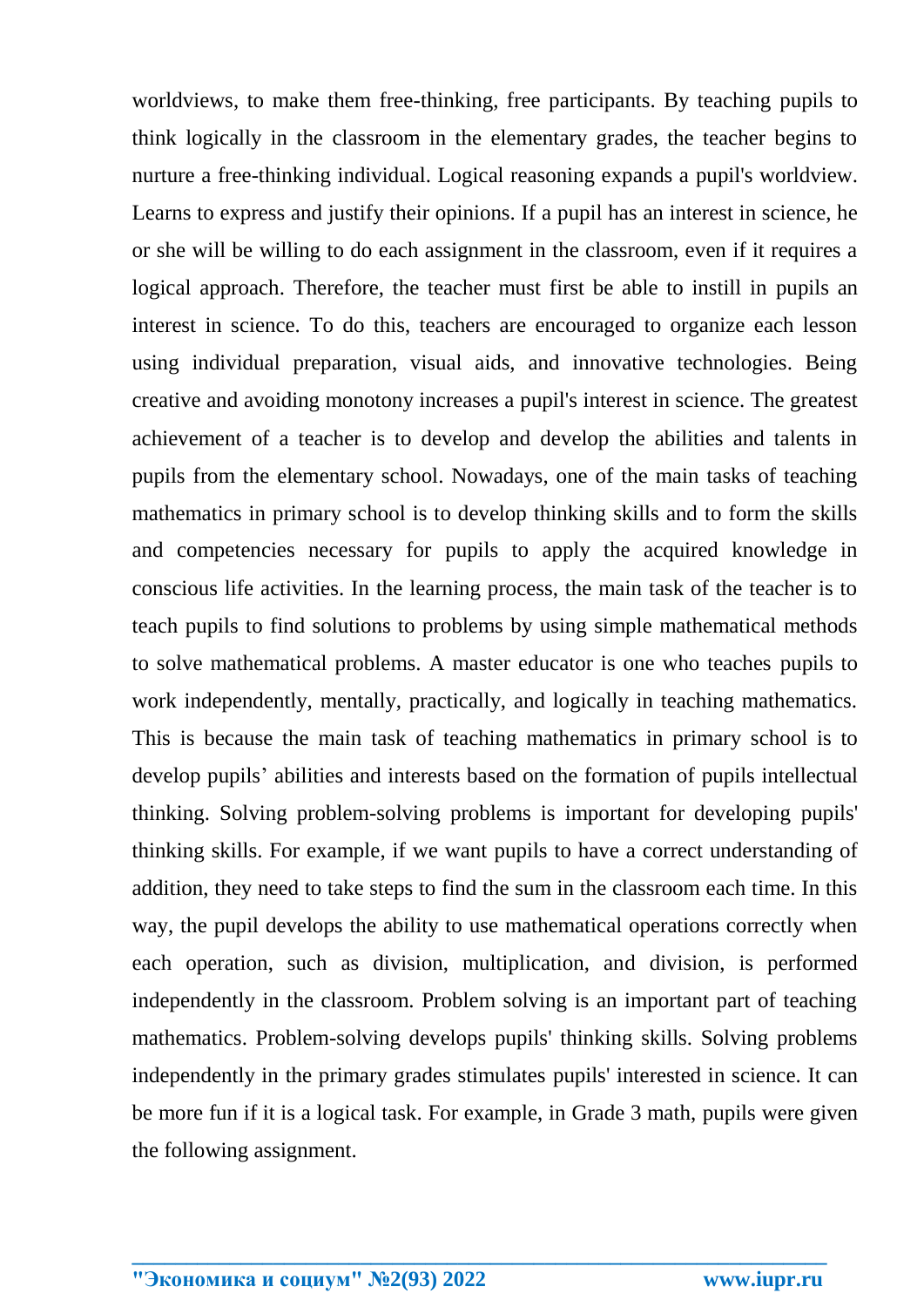**Task 1. Using arithmetic operations, make the following from 3 to 5 numbers:**

### **a) 2 b) 4 c) 11 numbers**

To complete this task, pupils begin to explore independently. The process of logical thinking begins. There will be a variety of answers and new ideas in the classroom. Each pupil tries to find a clear answer based on his / her field of thinking, level of knowledge, speed, and justify the answers he / she finds. An environment is created for pupils to listen to each other, respect each other, and strive to understand each other. That is, there will be healthy competition. It can be considered as a method of education.

#### **The answer is:**

a) 
$$
5 + 5
$$
:  $5 = 2$   
b)  $5-5$ :  $5 = 4$   
c)  $55$ :  $5 = 11$ 

**Assignment 2.** Using arithmetic operations, make 31 out of 6 3 numbers.

This task is also designed to help pupils think logically and find the right answer. Assignment 2 is also very interesting for pupils.

#### **The answer to Task 2 is as follows:**

1) 
$$
(3x3x3) = 27
$$
  
2)  $27 + 3 = 30$   
3)  $3:3 = 1$   
4)  $30 + 1 = 31$ 

**Task 3. Using arithmetic operations, make 5 numbers from 3 to 30. The answer to Task 3 is as follows:**

$$
1)3+3+3=9
$$
  

$$
2)9x3=27
$$
  

$$
3)27+3=30
$$

**Assignment 4. Find a two-digit number such that multiply it by 7 and subtract 1 from the result to get 90. What number is this?**